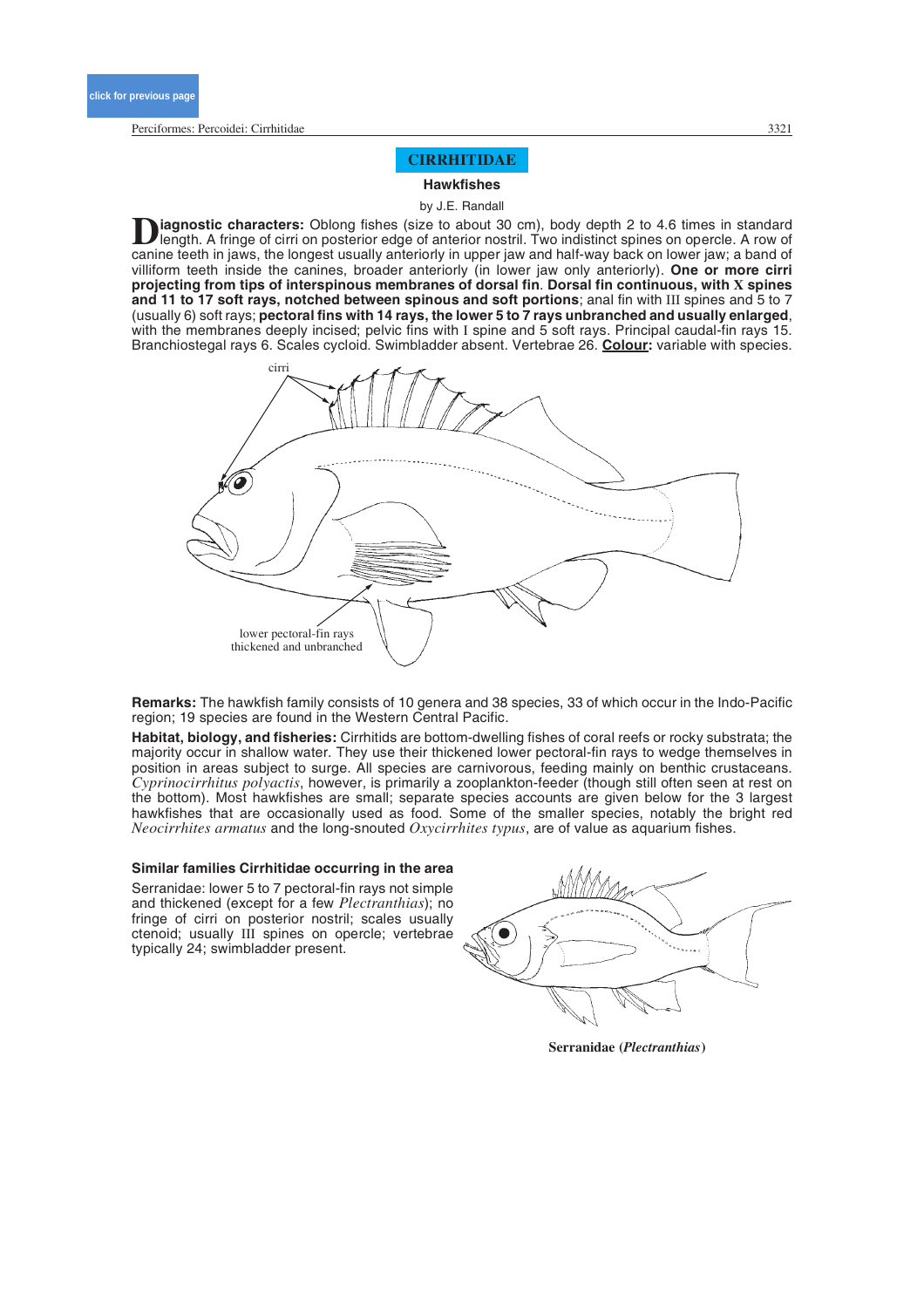# **Key to the genera of Cirrhitidae occurring in the area**

- **1a.** Snout elongate, its length about 2 times in head length (Fig. 1); body slender, its depth 4.4 to 4.6 times in standard length; canine teeth in jaws only slightly longer than inner villiform teeth and nearly uniform in size *. . . . . . . . . . . . . . . . . . . . . . . . . . Oxycirrhites*
- **1b.** Snout not elongate, its length 2.8 to 5 times in head length; body not slender, its depth 2 to 3.4 times in standard length; canine teeth in jaws markedly longer than inner villiform teeth, those at front of upper jaw and side of lower jaw enlarged *.................. 2*
- **2a.** Caudal fin lunate, the lobes produced (Fig. 2); soft dorsal-fin rays 16 or 17 *. . . . . Cyprinocirrhites*
- **2b.** Caudal fin rounded, truncate, or slightly emarginate; soft dorsal-fin rays 11 to 15 *......... 3*





**Fig. 1** *Oxycirrhites* **Fig. 2** *Cyprinocirrhites*

**3a.** No large scales on cheek (small scales in more than 12 irregular rows) (Fig. 3).  $\dots \dots \dots \longrightarrow 4$ **3b.** Four to 6 rows of large scales on cheek (small scales usually present as well) (Fig. 4)  $\dots \dots \rightarrow 5$ 









- **4a.** Body not deep and not very compressed, its depth 2.6 to 3.4 times in standard length; body width 1.5 to 1.9 times in body depth; soft dorsal-fin rays 11 (rarely 12); palatine teeth present; upper margin of preopercle finely serrate or smooth; lower 7 pectoral-fin rays unbranched *. . . . . . . . . . . . . . . . . . . . . . . . . . . . . . . . . . . . . . . . Cirrhitus*
- **4b.** Body deep and compressed, its depth 2 to 2.4 times in standard length; body width 2.9 to 3.1 times in body depth; soft dorsal-fin rays 13; palatine teeth absent; upper margin of preopercle coarsely serrate; lower 6 pectoral-fin rays unbranched *. . . . . . . . . . . . Neocirrhites*
- **5a.** Five rows of large scales between lateral line and spinous portion of dorsal fin; a single cirrus from membrane near tip of each dorsal-fin spine (Fig. 5a) membranes of spinous portion of dorsal fin not deeply incised, those between longest dorsal-fin spines extending 4/5 or more of distance from base to tip of spines; palatine teeth absent *. . . . . . Paracirrhites*
- **5b.** Three or 4 rows of large scales between lateral line and base of spinous portion of dorsal fin; a tuft of cirri from membrane near tip of each dorsal-fin spine (Fig. 5b); membranes of spinous portion of dorsal fin deeply incised, those between longest spines less than 2/3 distance from base to tip of spines; palatine teeth present or absent *.............. 6*





**Fig. 5 spinous part of dorsal fin**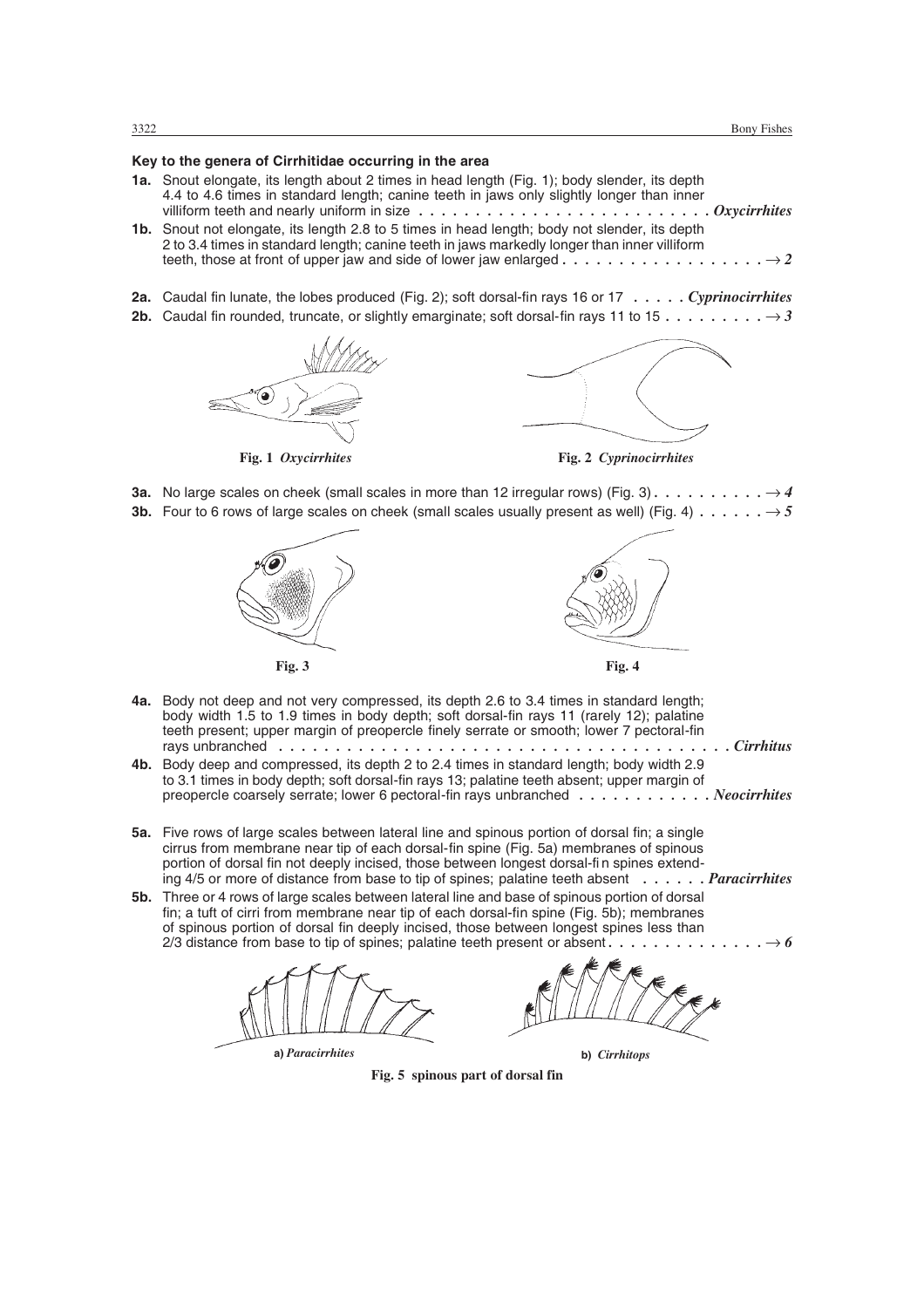| 6a. Soft dorsal-fin rays 14 (rarely 15); first 2 pectoral-fin rays unbranched; preorbital with a<br>free posterior margin; interorbital not scaly; snout not pointed, the profile from interorbital<br>6b. Soft dorsal-fin rays 11 or 12 (rarely 13); first pectoral-fin ray unbranched, the second<br>usually branched; preorbital with or without a free posterior margin; interorbital scaly or |  |
|----------------------------------------------------------------------------------------------------------------------------------------------------------------------------------------------------------------------------------------------------------------------------------------------------------------------------------------------------------------------------------------------------|--|
| 7a. Palatine teeth absent; longest dorsal-fin spine 3.5 to 4 times in body depth; snout not                                                                                                                                                                                                                                                                                                        |  |
| 7b. Palatine teeth present; longest dorsal-fin spine 1.7 to 3.2 times in body depth; snout                                                                                                                                                                                                                                                                                                         |  |

- **8a.** Preopercular margin finely serrate (Fig. 6); preorbital without a free hind margin; interorbital scaly; first soft dorsal-fin ray not produced to a filament; lower 5 (rarely 6) pectoralfin rays unbranched *. . . . . . . . . . . . . . . . . . . . . . . . . . . . . . . . . . . Amblycirrhitus*
- **8b.** Preopercular margin coarsely serrate (Fig. 7); preorbital with hind margin free for about 1/4 to 1/2 distance from its lower edge to eye; interorbital not scaly; first soft dorsal-fin ray usually produced into a filament; lower 6 or 7 pectoral-fin rays unbranched *. . . . Cirrhitichthys*



**Fig. 6** *Amblycirrhitus*



**Fig. 7** *Cirrhitichthys*

### **Key to the species of** *Amblycirrhitus* **occurring in the area**

- **1a.** Lateral-line scales 48 to 50; tips of membranes of spinous portion of dorsal fin black *. . . . . . . . . . . . . . . . . . . . . . . . . . . . . . . . . . . . . . . Amblycirrhitus unimaculata* (Ryukyu Islands, Taiwan Province of China, and Samoa)
- **1b.** Lateral-line scales 39 to 42; tips of membranes of spinous portion of dorsal fin not black  $\dots \dots \rightarrow 2$
- **2a.** A large ocellated black spot on opercle; head not crossed by 3 dark bars *. . Amblycirrhitus bimacula* (Indo-Pacific)
- **2b.** No large black spot on opercle; head crossed by 3 dark bars, the first passing ventrally from eye, the next 2 on operculum *. . . . . . . . . . . . . . . . . . . . . . . . Amblycirrhitus oxyrhynchos* (Goram Islands, Indonesia)

# **Key to the species of** *Cirrhitichthys* **occurring in the area**

| 1a. Body depth 2.4 to 2.7 times in standard length; bony interorbital space not narrow, its<br>least width in adults about 1.7 times in eye diameter; free edge of preorbital usually with<br>1 to a few small spines; large dark spots on body, often coalescing to form 6 irregular<br>bars; a pale-edged black spot larger than pupil on opercle at level of eye; 5 or 6 narrow<br>oblique to diagonal dark bands on lower half of head, 3 or 4 of which extend ventroante- |
|--------------------------------------------------------------------------------------------------------------------------------------------------------------------------------------------------------------------------------------------------------------------------------------------------------------------------------------------------------------------------------------------------------------------------------------------------------------------------------|
| <b>1b.</b> Body depth 2.7 to 3 times in standard length; bony interorbital space narrow, its least<br>width about 2 times in eye diameter; free hind edge of preorbital without spines; colour                                                                                                                                                                                                                                                                                 |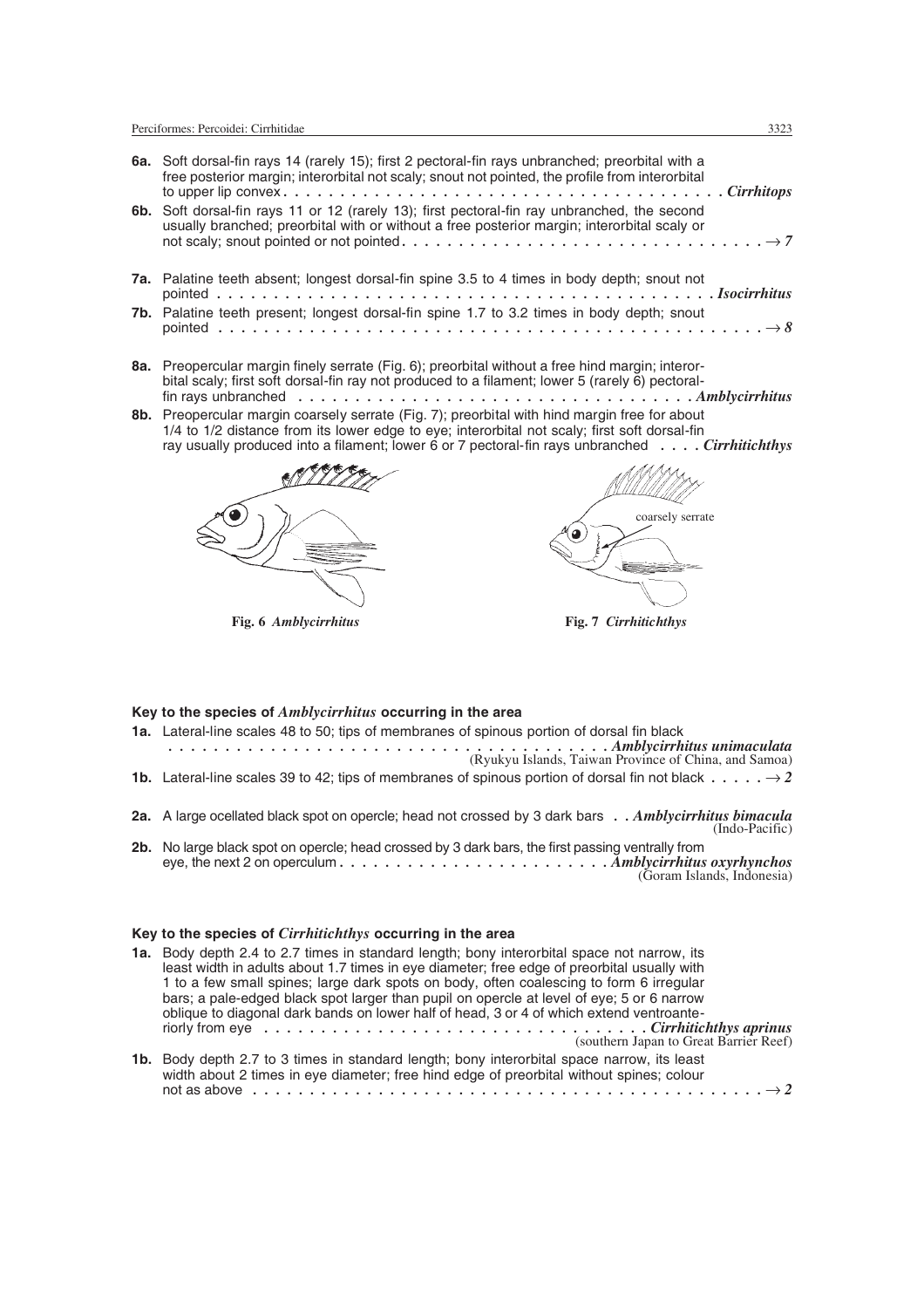| 2a. Rear edge of maxilla slightly anterior to a vertical at front edge of orbit; fourth dorsal-fin<br>spine longest; first soft dorsal-fin ray not decidedly longer than other rays; body with<br>numerous small red to reddish brown spots, many of which join to form about 7 bars; first<br>bar vertical, centred on origin of dorsal fin and containing dark brown spots in its upper<br>half, the other bars more oblique; 2 red to reddish brown bands extending ventroanteri-<br>(western Pacific to Maldive Islands) |  |
|------------------------------------------------------------------------------------------------------------------------------------------------------------------------------------------------------------------------------------------------------------------------------------------------------------------------------------------------------------------------------------------------------------------------------------------------------------------------------------------------------------------------------|--|
| 2b. Rear edge of maxilla reaching to or beyond a vertical at front edge of orbit; fifth dorsal-fin<br>spine longest; first soft dorsal-fin ray decidedly longer than more posterior rays (3.5 cm<br>standard length or larger); body with large close-set red to reddish brown blotches in 4<br>longitudinal rows and an additional row of smaller blotches along lateral line; head with<br>numerous small red to reddish brown spots Cirrhitichthys oxycephalus<br>(Indo-Pacific and tropical eastern Pacific)             |  |
| Key to the species of <i>Cirrhitus</i> occurring in the area                                                                                                                                                                                                                                                                                                                                                                                                                                                                 |  |
| 1a. Supraoccipital crest visible as a low ridge; no scales on interorbital space; no small white<br>spots on head, body, and fins (white blotches nearly as large as eye present on body).<br>(Indo-Pacific)                                                                                                                                                                                                                                                                                                                 |  |
| <b>1b.</b> Supraorbital crest not visible externally; a narrow median band of scales on interorbital<br>space; small white spots on head, body, and fins, those on body arranged in about 12                                                                                                                                                                                                                                                                                                                                 |  |
| (Niuafoo Island, near Tonga Islands)                                                                                                                                                                                                                                                                                                                                                                                                                                                                                         |  |
| Key to the species of <i>Paracirrhites</i> occurring in the area                                                                                                                                                                                                                                                                                                                                                                                                                                                             |  |
| 1a. Second pectoral-fin ray branched, at least near tip; scales present on snout anterior to<br>nostrils; no colour mark extending diagonally upward from rear part of eye $\dots \dots \dots \dots \to 2$                                                                                                                                                                                                                                                                                                                   |  |
| 1b. Second pectoral-fin ray unbranched; no scales on snout anterior to nostrils; a prominent<br>elongate solid or U-shaped dark mark extending diagonally upward from rear part of eye. $\dots \dots \rightarrow 3$                                                                                                                                                                                                                                                                                                          |  |
| 2a. Tenth dorsal-fin spine slightly longer than ninth; lateral-line scales 45 to 49; numerous<br>small dark spots on head and anteriorly on body Paracirrhites forsteri<br>(Indo-Pacific)                                                                                                                                                                                                                                                                                                                                    |  |
| 2b. Tenth dorsal-fin spine notably longer than ninth; lateral-line scales 48 to 51; numerous                                                                                                                                                                                                                                                                                                                                                                                                                                 |  |
| 3a. Three dark-edged pale (orange in life) transverse bands on interopercle; postocular mark not<br>black within U-shaped border (though may be darker than rest of head); 1 colour form with<br>a broad pale stripe, lacking a black border, posteriorly on upper side; lateral-line scales 45<br>to 50 $\ldots$                                                                                                                                                                                                            |  |
| (Indo-Pacific)<br>3b. No transverse bands on interopercle; postocular mark black within its U-shaped border;<br>a broad pale stripe, if present on upper side, broadly bordered with black; lateral-line                                                                                                                                                                                                                                                                                                                     |  |
| 4a. Uniformly pale (bright yellow in life); black postocular mark narrower than pupil, originat-<br>ing at or below centre of rear edge of eye, its lower border not extending anterior to eye;<br>no dark-edged white spots anteriorly on snout; no markings on maxilla; no white spot at                                                                                                                                                                                                                                   |  |
| 4b. Light to dark brown (not yellow in life); postocular mark broader than pupil, originating<br>above centre of eye, its lower border extending anterior to eye; a pair of dark-edged white<br>spots anteriorly on snout near upper lip; one more small marks on maxilla; anterior nostril                                                                                                                                                                                                                                  |  |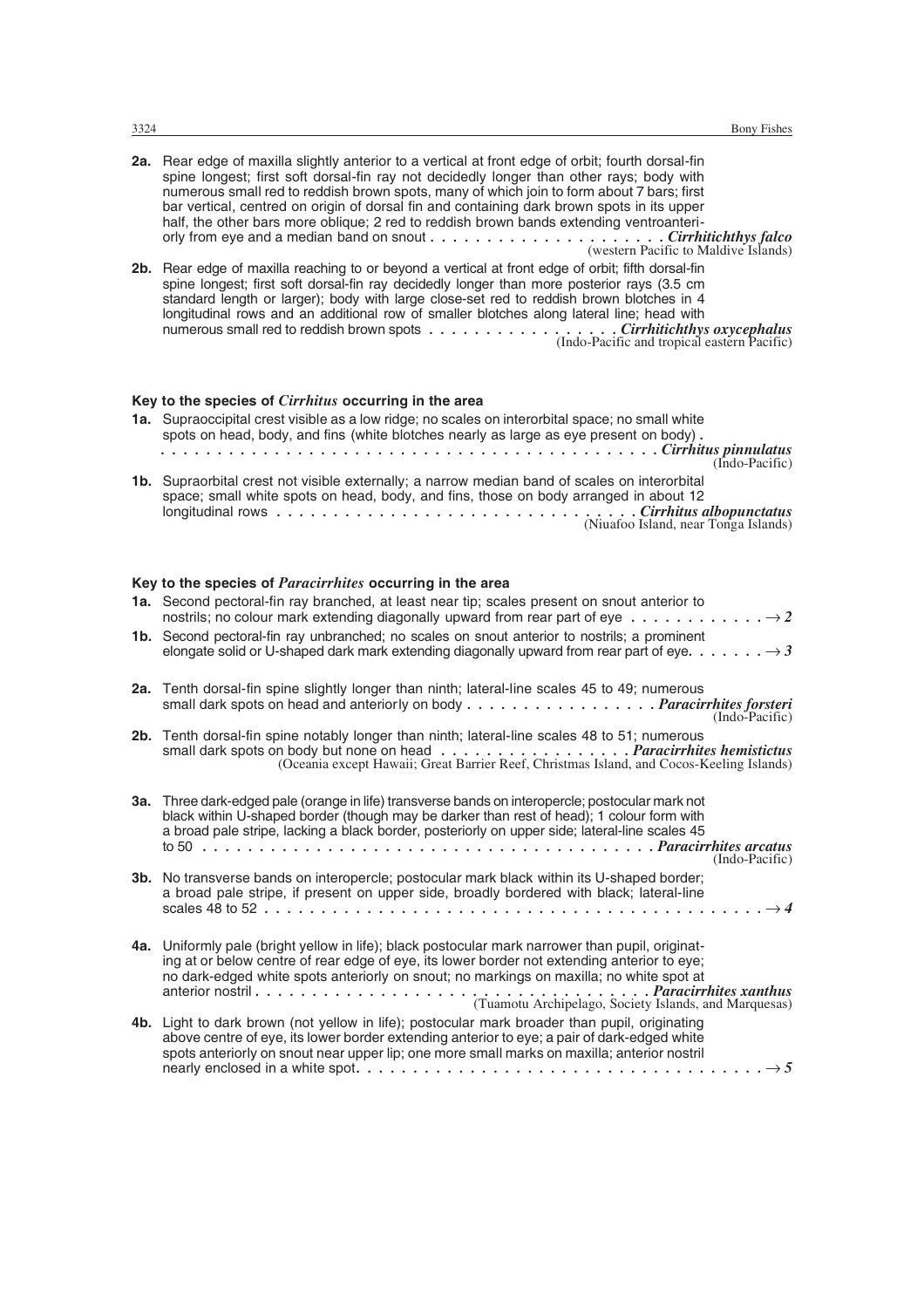- **5a.** Light brown with a broad pale stripe, broadly bordered in black, posteriorly on upper side of body; upper margin of preopercle smooth or with only a few small serrations *. Paracirrhites nisus* (Tuamotu Archipelago and Pitcairn Group)
- **5b.** Dark brown except caudal peduncle, caudal fin, and extreme ventral part of body posterior to insertion of pelvic fins which are pale (orange in life); no pale stripe on body; upper margin of preopercle finely serrate *. . . . . . . . . . . . . . . . . . . . . . . . . . . . . Paracirrhites bicolor* (Caroline Atoll and Tuamotu Archipelago)

#### **List of the species occurring in the area**

The symbol  $\leftrightarrow$  is given when species accounts are included.

*Amblycirrhitus bimacula* (Jenkins, 1903) *Amblycirrhitus oxyrhinchos* (Bleeker, 1858) *Amblycirrhitus unimaculata* (Kamohara, 1957)

*Cirrhitichthys aprinus* (Cuvier, 1829) *Cirrhitichthys falco* Randall, 1963 *Cirrhitichthys oxycephalus* (Bleeker, 1855)

*Cirrhitops hubbardi* (Schultz, 1943)

*Cirrhitus albopunctatus* Schultz, 1950 *Cirrhitus pinnulatus* (Bloch and Schneider, 1801)

*Cyprinocirrhites polyactis* (Bleeker, 1875)

*Isocirrhitus sexfasciatus* (Schultz, 1960)

*Neocirrhites armatus* Castelnau, 1873

*Oxycirrhites typus* Bleeker, 1875

*Paracirrhites arcatus* (Cuvier, 1829)<sup>1/</sup> *Paracirrhites bicolor* Randall, 1963

*Paracirrhites bicolor* Randall, 1963<br>**And Paracirrhites forsteri** (Bloch and Schneider, 1801)

*Paracirrhites forsteri* (Bloch and Schneid<br>*Paracirrhites hemistictus* (Günther, 1874) *Paracirrhites hemistictus* (Günther, 1874)<br>*Paracirrhites nisus* Randall, 1963 *Paracirrhites xanthus* Randall, 1963

#### **References**

Randall, J.E. 1963. Review of the hawkfishes (family Cirrhitidae). *Proc. U.S. Natl. Mus*., 114:389-451.

Randall, J.E. 1997. The hawkfish *Cirrhitichthys serratus* Randall, a synonym of *C. falco* Randall. *Micronesica*, 30(1):199-203.

**<sup>1/</sup>** *Paracirrhites amblycephalus* (Bleeker, 1857), known from a single specimen, 78 mm standard length, from the Sangi Islands (Indonesia) is here treated as a probable synonym of *P. arcatus*.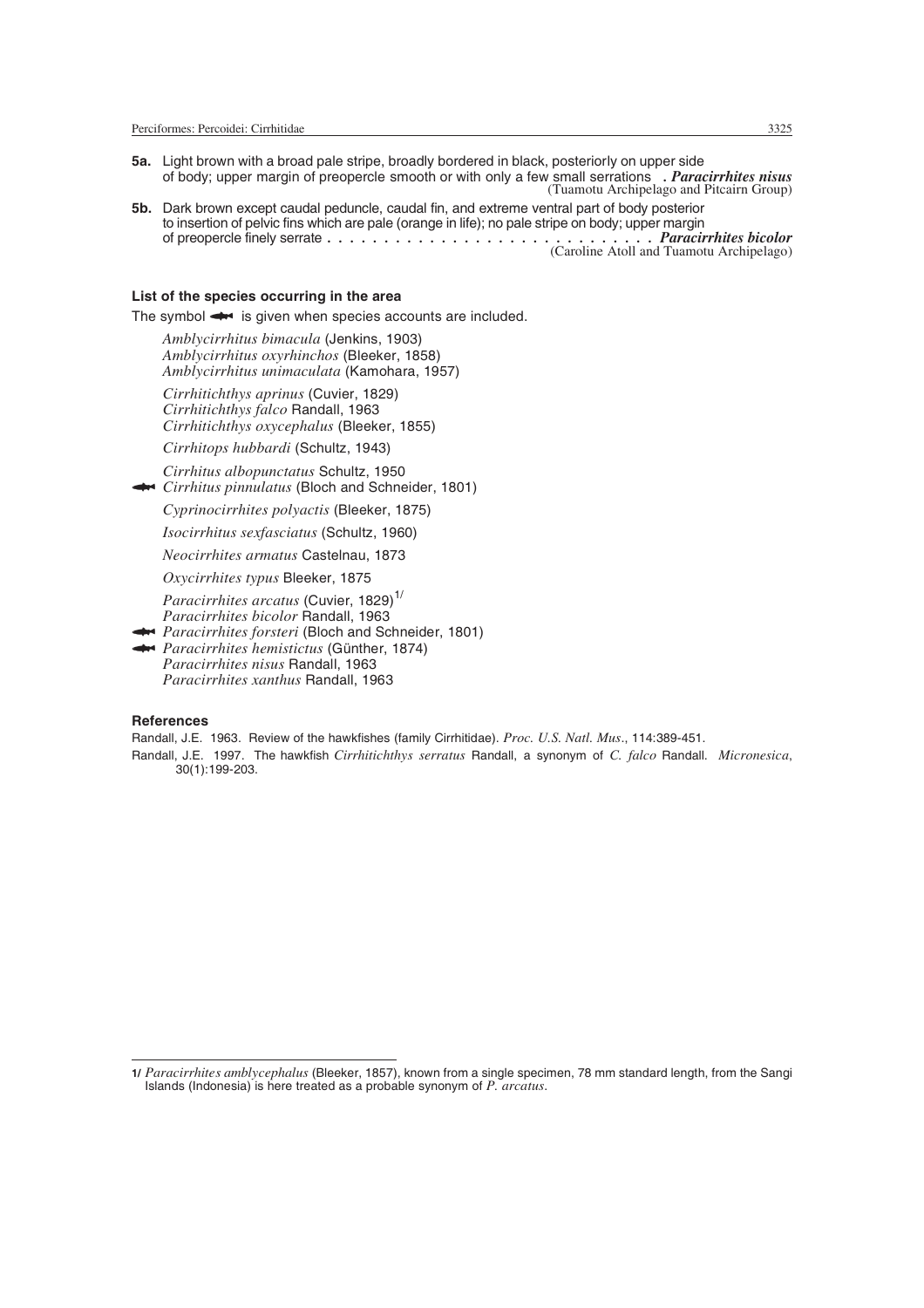*Cirrhites pinnulatus* (Bloch and Schneider, 1801)

**Frequent synoynms / misidentifications:** *Cirrhitus alternatus* Gill, 1862; *C. spilotoceps* Schultz, 1950 / None.

**FAO names: En** - Stocky hawkfish; **Fr** - Epervier de corail; **Sp** - Solosolo robusto.



**Diagnostic characters:** Body depth 2.7 to 3 times in standard length. Snout short and blunt. Supraorbital ridge low. Mouth large, the maxilla nearly reaching a vertical at posterior edge of eye; upper margin of preopercle finely serrate. **A continuous dorsal fin of X spines and 11 soft rays, deeply notched between spinous and soft portions; a tuft of cirri from membrane near tip of each dorsal-fin spine;** anal fin with III spines and 6 soft rays; caudal fin slightly rounded; pectoral fins not reaching a vertical at tips of pelvic fins; **pectoral-fin rays 14, the lower 7 unbranched and thickened. Lateral-line scales 39 to 44**; 4 rows of large scales above lateral line in middle of body; **scales on cheek much smaller than scales on body. Colour:** ground colour white but overlaid with squarish dark brown blotches and numerous dark orangish to reddish brown spots, leaving as white 3 rows of 5 or 6 spots of about size of eye on body; ventral thorax and abdomen white; head with reddish brown spots, sometimes conjoined to form irregular bands; median fins with reddish brown spots.

**Size:** Maximum total length 30 cm, commonly to 23 cm.

**Habitat, biology, and fisheries:** This robust hawkfish, the largest of the family in the Indo-Pacific, lives on rocky shores and reef fronts exposed to wave action. Nocturnal; feeds mainly on crabs. Generally caught from shore, usually by hook-and-line. Marketed mostly fresh.

**Distribution:** Occurs throughout the Indo-Pacific region from the Red Sea south to Port Alfred (South Africa) and east to French Polynesia (including Rapa) and the Pitcairn Group; in the western Pacific from southern Japan to the Great Barrier Reef.

**Remarks:** This species is slightly different in colour in Hawaii and appears to have a different count of gill rakers on



the upper limb of the first gill arch (5 or 6 in Hawaii compared to 6 or 7 elsewhere). The name *Cirrhites alternatus* Gill is available in the event a subspecific name is desired for the Hawaiian population.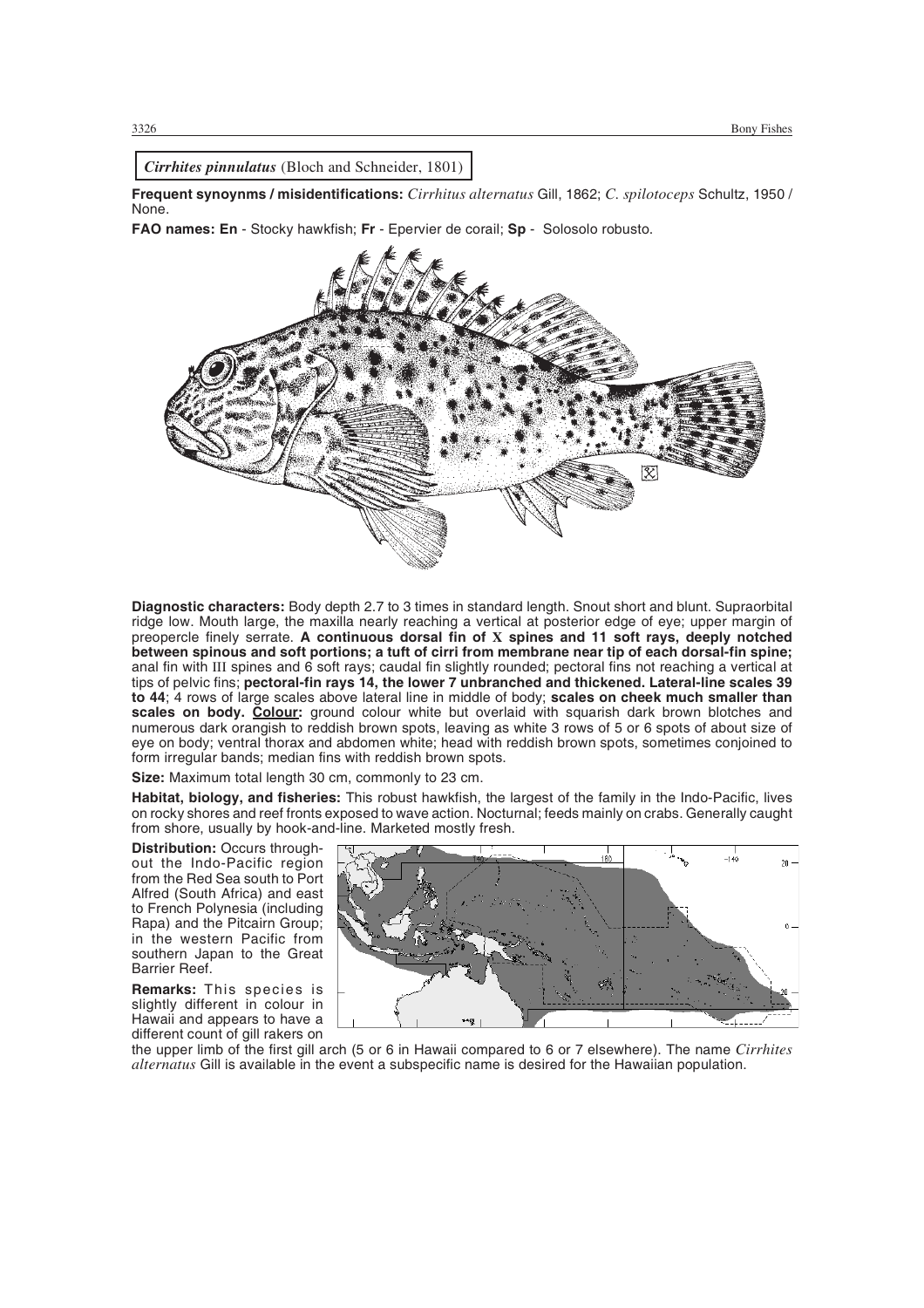*Paracirrhites forsteri* (Bloch and Schneider, 1801)

**Frequent synonyms / misidentifications:** *Paracirrhites typee* Randall, 1963 / None. **FAO names: En** - Blackside hawkfish; **Fr** - Epervier à bande noire; **Sp** - Solosolo de banda negra.



**Diagnostic characters:** Body depth 2.6 to 2.8 times in standard length. Snout short. Mouth large, the maxilla reaching posterior to a vertical at centre of eye; upper margin of preopercle finely serrate. **A continuous dorsal fin of X spines and 11 soft rays, notched between spinous and soft portions; a** single cirrus from membrane near tip of each dorsal-fin spine; anal fin with III spines and 6 soft rays; **pectoral-fin rays 14, the lower 7 unbranched and thickened**; caudal fin slightly rounded. Lateral-line scales 45 to 49; 5 rows of large scales between lateral line and spinous portion of dorsal fin; **5 or 6 rows of large scales on cheek**, in addition to small scales. **Colour:** yellowish with a faint longitudinal dark banding following scale rows; usually a broad blackish band (sometimes broken into conjoined spots) on upper side from below middle of dorsal fin nearly to middle of caudal fin; region below black band usually yellow (by virtue of reduced longitudinal banding on scale rows); head, nape, and thorax with small brownish red spots; fins varying from yellowish to pink.

**Size:** Maximum total length 22 cm, commonly to 18 cm.

**Habitat, biology, and fisheries:** A common coral-reef species, often observed sitting on live coral. Feeds mainly on small fishes. Occasionally caught throughout its range. Taken mainly by hook-and-line. Marketed mostly fresh.

**Distribution**: Indo-Pacific, but not known from the Persian Gulf or Gulf of Oman. Tropical and subtropical islands of the Indian Ocean and coast of Africa from the Red Sea to Natal. In the Pacific from southern Japan to New South Wales, east to the islands of Oceania, including Hawaii and the Pitcairn Group.

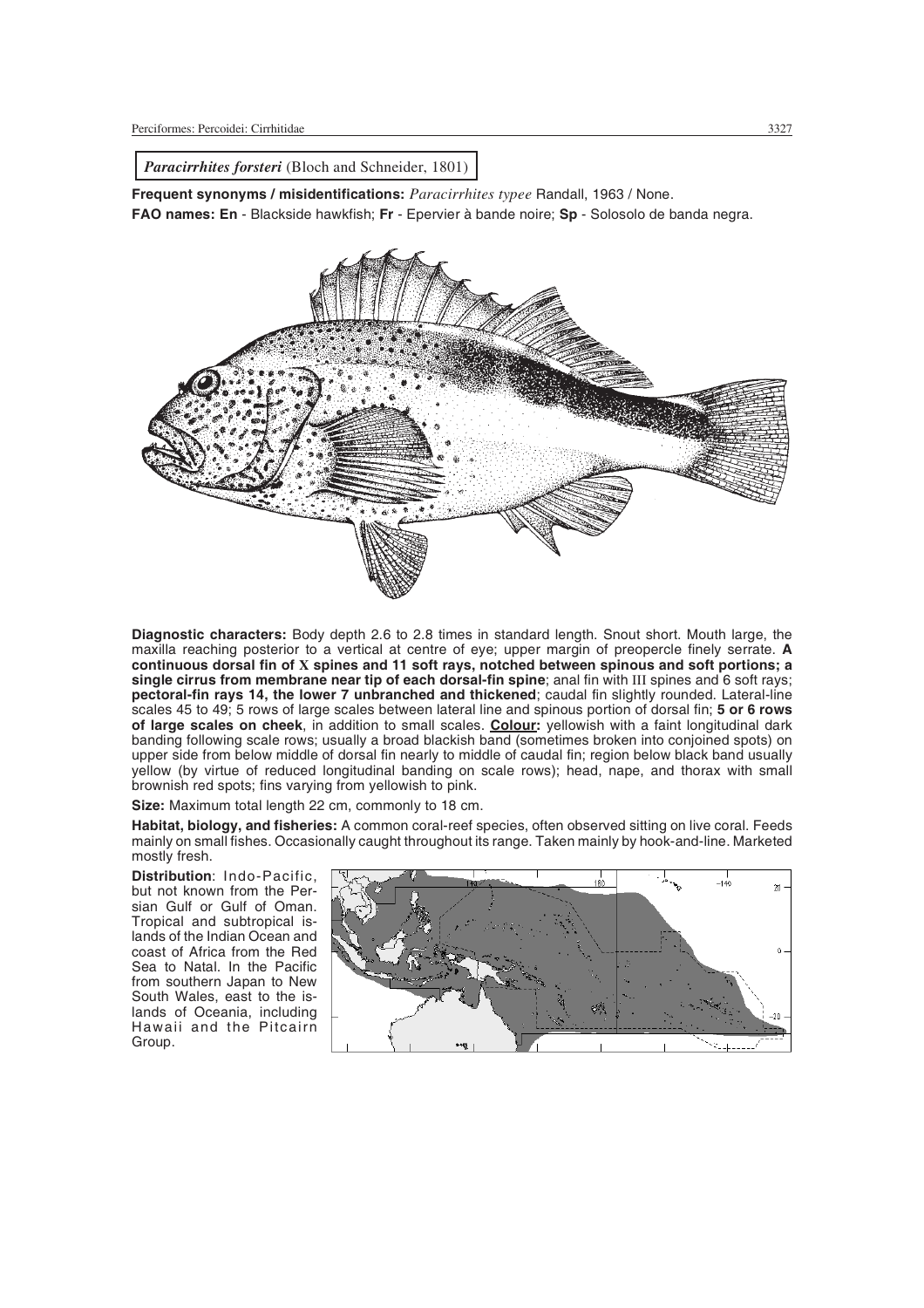

**Diagnostic characters: Body elongate for the genus, its depth 2.8 to 3.2 in standard length**. Mouth large, maxilla reaching to or posterior to a vertical at centre of eye. Upper two-fifths of margin of preopercle finely serrate, a slight concavity in margin below serrate portion. **A continuous dorsal fin of X spines and 11 soft rays,** notched between spinous and soft portions; **tenth dorsal-fin spine distinctly longer than ninth; a single cirrus from membrane near tip of each dorsal-fin spine**; anal fin with III spines and 6 soft rays; **pectoral-fin rays 14, the lower 7 unbranched and thickened**; caudal fin slightly rounded, the corners sharply angular; **lateral-line scales 48 to 51**; 5 rows of large scales between lateral line and spinous portion of dorsal fin; snout almost entirely scaly; 5 oblique rows of large scales on cheek, in addition to small scales. **Colour:** 2 colour phases, not related to sex, the first greenish on back, densely spotted with black, pale yellow below, with series of dark yellow spots forming stripes following scale rows; an irregular white stripe slightly below midside of body with a few black spots below and occasionally within stripe; head greenish to pinkish grey; fins yellowish. Second (*Paracirrhites polystictus*) phase grey with numerous close-set dark brown spots on body and a white or pale pink spot slightly smaller than eye on upper side in middle of body; head reddish grey without markings.

**Size:** Maximum total length 29 cm, commonly to 20 cm.

**Habitat, biology, and fisheries:** A shallow-water, coral-reef species generally found at oceanic Islands. Rests motionless on the substratum, often on live coral. Food habits not investigated; probably feeds opportunistically on crustaceans and small fishes that venture near. Generally caught by hook-and-line. Of limited commercial importance.

**Distribution:** Occurs on all the islands of Oceania except Hawaii and Easter Island; also found on the Great Barrier Reef and Christmas Island and Cocos-Keeling Islands in the eastern Indian Ocean. Curiously, it remains unreported from any continental shore or any of the large islands of the Indo-Malayan region.

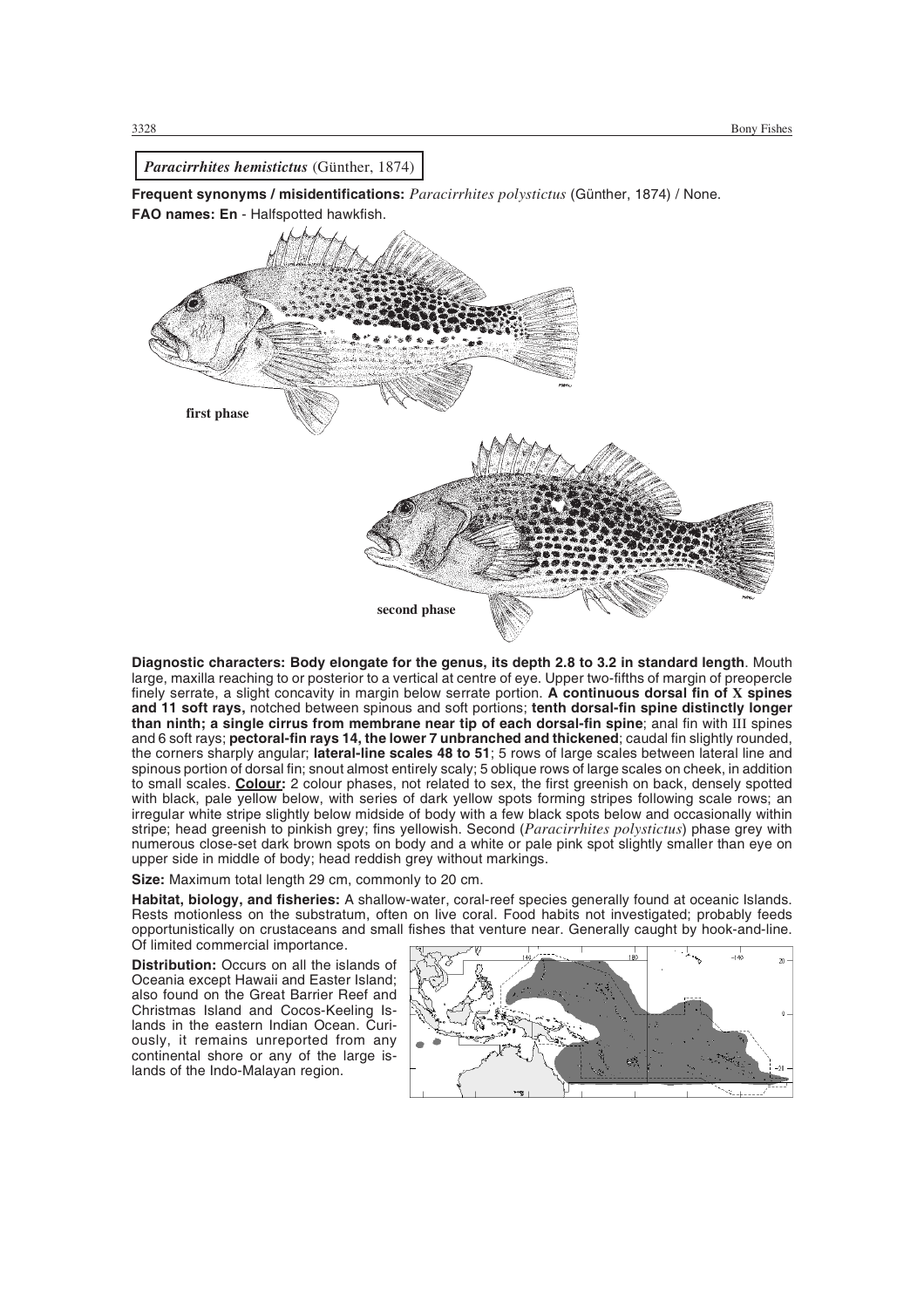# **CHEILODACTYLIDAE**

#### **Morwongs**

#### by J.E. Randall

**D** iagnostic characters: Body oblong and moderately compressed (size to about 45 cm). A single flat<br>spine on opercle; margin of preopercle smooth. Mouth small, terminal to slightly inferior, the adults<br>with thick line, mo **with thick lips**; maxilla largely exposed on cheek; no supramaxilla. **Teeth small, villiform, in bands anteriorly in jaws, none on vomer or palatines**. Branchiostegal rays 6. **A continuous dorsal fin with XIV to XXII spines and 19 to 39 soft rays; anal fin with III spines and 7 to 19 soft rays**; caudal fin forked; **lower 4 to 7 pectoral-fin rays unbranched, thickened, and prolonged, as much as the distal 50% free of membrane**; pelvic fins with I spine and 5 soft rays, their base distinctly posterior to base of pectoral fins. Scales cycloid and small, 45 to 85 in lateral line; dorsal and anal fins with a basal scaly sheath. Vertebrae 13-14 + 21. **Colour:** most of the species have vertical to oblique dark bands.



**Habitat, biology, and fisheries:** Morwongs are bottom-dwelling fishes, mainly found inshore, though a single species is taken commercially in southern Australia by trawling to depths of 400 m. They feed on a wide variety of small invertebrates which are sorted from the mouthfuls of sand and detritus that they ingest from the substratum. The postlarvae are very deep bodied and extremely compressed (sometimes referred to as the 'paper fish-stage', and may attain large size. The late postlarval stage of *Goniistius vittatus* may reach 6 cm total length. A specimen of this species from the northeastern Hawaiian Islands collected from the nest of a white tern was mistakenly described as a new genus and new family, Gregoryinidae, by Fowler and Ball (1924). Most of the species are valuable food fishes, but only a few occur marginally in the Western Central Pacific.

**Distribution:** The Cheilodactylidae is primarily a temperate southern hemisphere family. Australia has the largest number of species, 14; New Zealand has 6 (all shared with Australia), South Africa 5, Chile and Peru 3, and Argentina 1. In the northern hemisphere, there are 3 species in Japan and China and 1 in Hawaii. The group is clearly antitropical in its distribution.

**Remarks:** Randall (1983) classified 8 Indo-Pacific species of *Cheilodactylus* in the subgenus *Goniistius*. In a current study of the Cheilodactylidae, Chris Burridge (pers. comm.) has concluded that *Goniistius* should be elevated to a genus for these species except for *Cheilodactylus nigripes* that may warrant the description of a new genus. He has reclassified *C. ephippium* and *C. fuscus* in the genus *Morwong* Whitley. He wrote, "I believe that *Cheilodactylus* should be restricted to 2 South African species, *C. fasciatus* and *C. pixi*."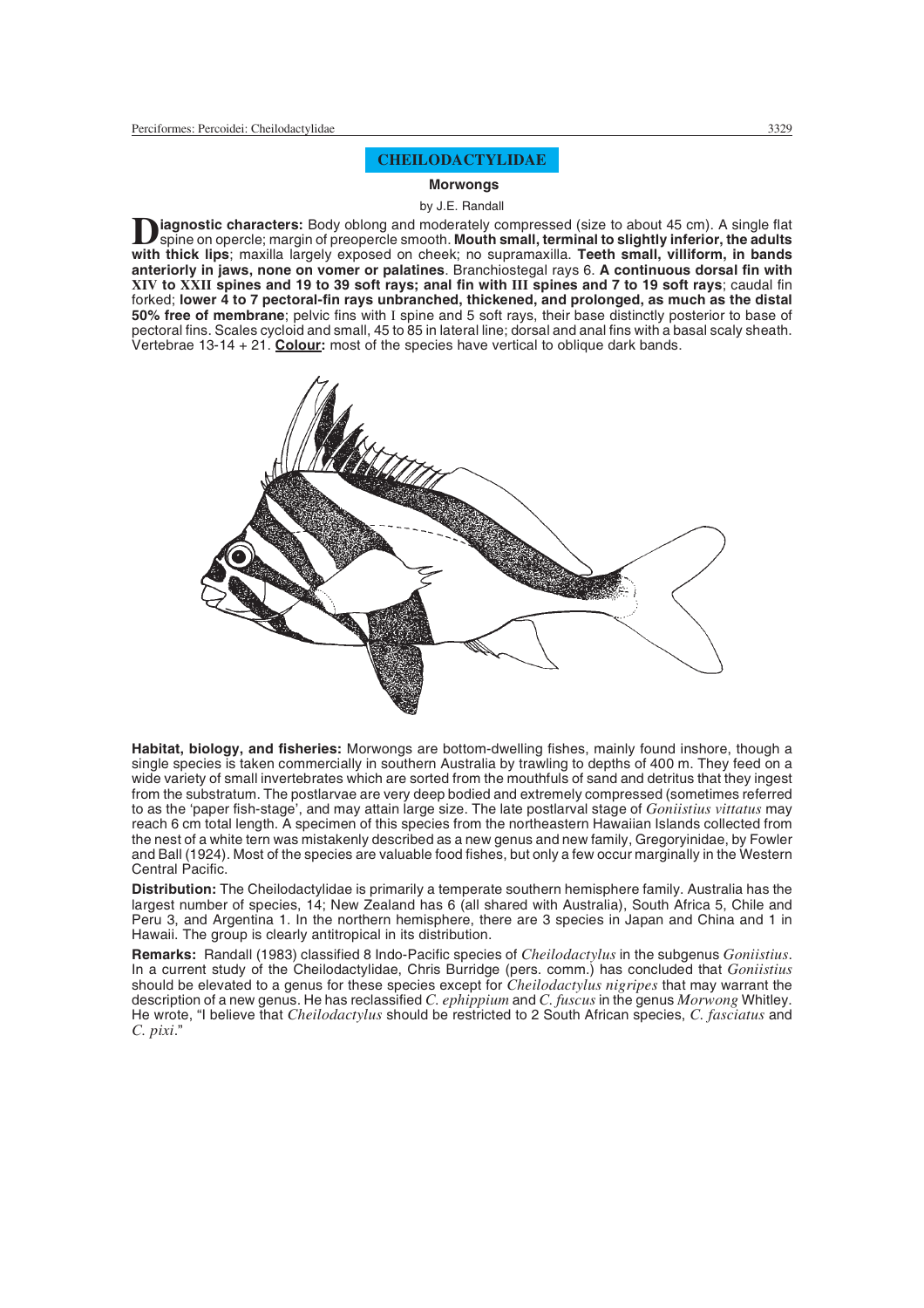### **Similar families occurring in the area**

Of the 4 families of fishes in the superfamily Cirrhitoidea, only the hawkfish family (Cirrhitidae) occurs in the area with the Cheilodactylidae. The species of this family are easily separated by having X dorsal spines compared to XIV to XXII for the cheilodactylids.

# l o **Cirrhitidae**

#### **Key to the species of Cheilodactylidae occurring in the area** 1**a. Anal-fin roys 16 or 17; dorsal-fin**

| <b>1a.</b> Anal-fin rays 16 or 17; dorsal-fin rays 27 or 28; pectoral-fin rays 14 or 15 (usually 15); no<br>bony protuberances anteriorly on head $\dots \dots \dots \dots \dots \dots \dots$ . Nemadactylus douglasii<br>(southern Queensland to Tasmania and New Zealand)                                                                                 |
|-------------------------------------------------------------------------------------------------------------------------------------------------------------------------------------------------------------------------------------------------------------------------------------------------------------------------------------------------------------|
| 1b. Anal-fin rays 8 or 9; dorsal-fin rays 29 to 35; pectoral-fin rays 13 or 14; adults with 2 pairs<br>of knob-like bony protuberances, 1 anterior to eyes and 1 just above upper lip $\dots \dots \dots \longrightarrow 2$                                                                                                                                 |
| <b>2a.</b> Third and fourth dorsal-fin spines subegual; body grey-brown dorsally and on most of<br>caudal peduncle, shading to whitish below, with 2 narrow white bars on caudal peduncle<br>and 2 short oblique white bands below soft portion of dorsal fin Morwong fuscus<br>(southern Queensland to Victoria, east to Lord Howe Island and New Zealand) |
| 2h Equith dorsal-fin spine much longer than third spine the third 3.75 to 5 times in fourth.                                                                                                                                                                                                                                                                |

- **2b.** Fourth dorsal-fin spine much longer than third spine, the third 3.75 to 5 times in fourth; body whitish with 2 oblique black bands; head whitish, with 2 oblique black bands which converge and join at pectoral-fin base *................................ 3*
- **3a.** Dorsal-fin rays 32 to 35; body depth 2.6 to 2.85 times in standard length; no oblique black band from below eye to chest; pelvic fins not dark brown to black *. . . . . . . . . Goniistius vestitus* (southern Queensland to central New South Wales, east to Lord Howe Island, Norfolk Island, and New Caledonia)
- **3b.** Dorsal-fin rays 29 to 33; body depth 2.5 to 2.6 times in standard length; an oblique black band from below eye to ventrally on chest; pelvic fins dark brown to black *. . . . Goniistius vittatus* (Hawaii, Lord Howe Island, Kermadec Islands, and New Caledonia)

#### **List of species occurring in the area**

*Goniistius vestitus* (Castelnau, 1878) *Goniistius vittatus* **(**Garrett, 1864)

*Morwong fuscus* (Castelnau, 1879)

*Nemadactylus douglasii* (Hector, 1875)

### **References**

Gomon, M.J., G.C.M. Glover, and R.H. Kuiter (eds). 1994. *The fishes of Australia's south coast*. Adelaide, State Print, 992 p.

Randall, J.E. 1983. A review of the fishes of the subgenus *Goniistius*, genus *Cheilodactylus*, with descriptions of a new species form Easter Island and Rapa. *Occ. Pap. B.P. Bishop Mus.*, 25(7):1-24.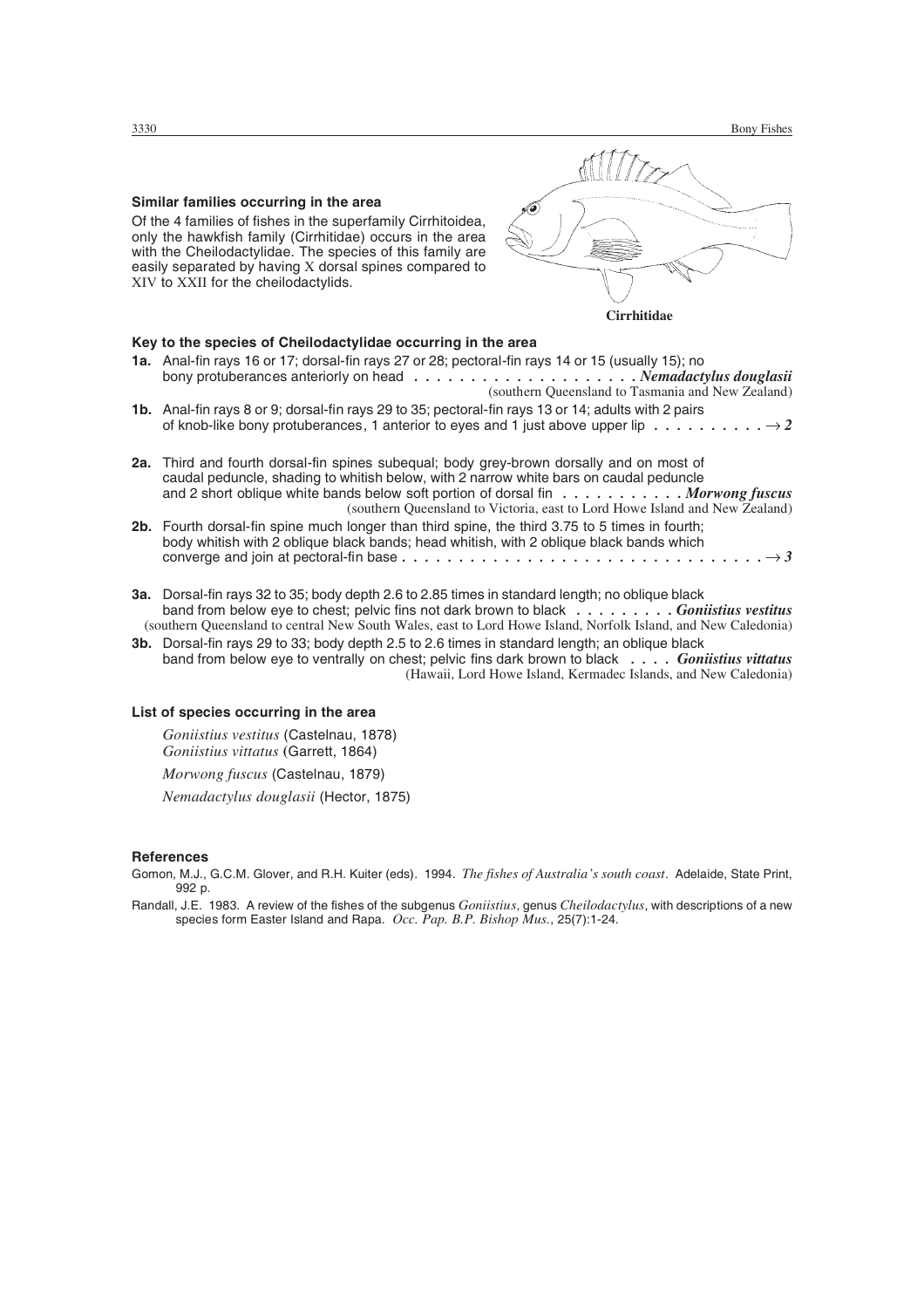# **CEPOLIDAE**

# **Bandfishes**

#### by W.F. Smith-Vaniz

**D** iagnostic characters: Small (to about 40 cm), moderately to noticeably elongate fishes with compressed, tapering body and lanceolate caudal fin. Head short, with blunt snout. Eyes relatively large and high on head. Mouth large, oblique; upper jaw broad at end, without supramaxilla, and extending to below posterior margin of eye; a single row of slender, slightly curved teeth in jaws with an inner cluster of teeth at symphysis in some species. **Dorsal fin continuous, with 0 to IV flexible spines and 21 to 89 segmented rays**; anal fin with 0 or I spine and 13 to 102 segmented rays; **caudal fin lanceolate**, middle 9 to 15 rays branched; **pelvic fins positioned below or slightly anterior to pectoral fins**, with I spine and 5 segmented rays; **outermost segmented pelvic-fin ray unbranched or weakly branched, 4 inner rays distinctly branched.** Lateral line high on body, close to dorsal-fin base, terminating posteriorly near end of fin; **lateral-line tubes or canals on scales not embedded in skin**. Scales cycloid (smooth) or with crenulate margins, relatively large to minute. **Colour:** in life red or pink; most species have a distinctive dark stripe on the membrane (usually hidden) connecting the premaxillary and maxillary bones of the upper jaw.



**Habitat, biology, and fisheries:** Relatively uncommon fishes taken by trawls in shallow to deep depths (to at least 475 m). Bandfishes occur on level bottom, sand or mud substrates where they live in burrows, which they excavate themselves. Not of significant commercial importance, but consumed by the local population in some areas.

### **Similar families occurring in the area**

The combination of a lanceolate tail, large oblique mouth, and the arrangement of the pelvic-fin rays, consisting of I spine and 5 segmented rays (the outermost ray unbranched or weakly branched and the inner 4 branched), will distinguish the bandfishes from all other families.

Additional distinguishing characters of the superficially similar Opistognathidae are the following:

Opistognathidae: dorsal-fin spines X or XI (0 to IV in Cepolidae); caudal fin rounded (moderately to strongly lanceolate in Cepolidae); pelvic fins with 5 segmented rays, the outer 2 unbranched.



**Opisthognathidae**